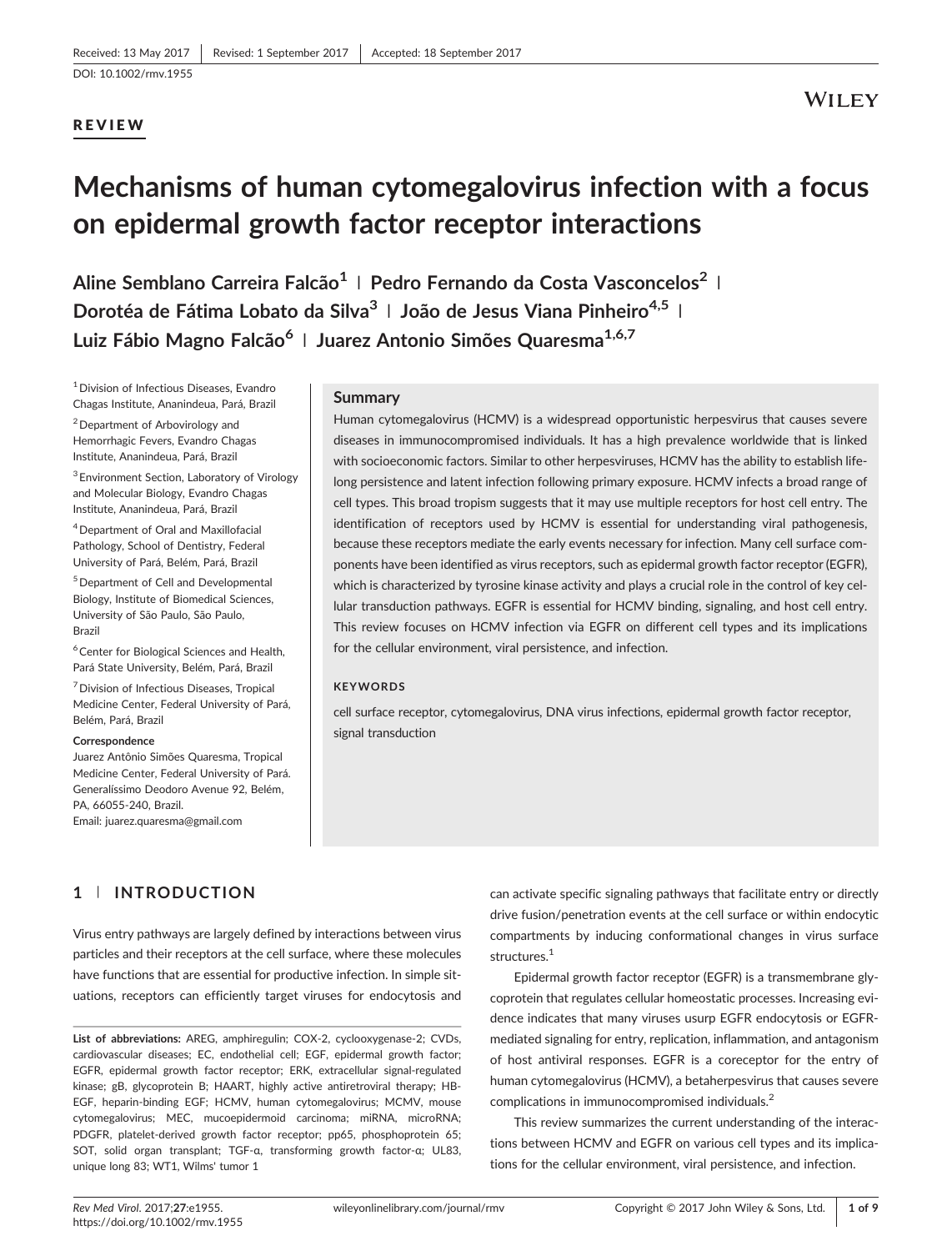## 2 | HUMAN CYTOMEGALOVIRUS

Goodpasture and Talbert in 1921 were the first to suggest that the "cytomegalia" could be due to a viral agent. HCMV, or human herpesvirus 5 (HHV‐5), is a betaherpesvirus that was first noticed in 1881 by a German scientist who thought that the intranuclear inclusions typical of HCMV infection were caused by protozoan infections. After the development of methods for virus growth in cell cultures, Thomas Weller, Margaret Smith, and Wallace Rowe independently isolated and grew CMV from humans and mice in 1956 to 1957.<sup>3</sup>

Among human herpesviruses, HCMV has the largest genome of nearly 236 kb that encodes 173 genes (Table 1). The virion consists of a double‐stranded linear DNA core in an icosahedral nucleocapsid, surrounded by a tegument that contains the majority of the virion proteins. The most abundant protein is the lower matrix phosphoprotein 65 (pp65), also termed unique long 83 (UL83) because it is encoded by the 83rd gene in the unique long region of the genome. These components are enclosed in a lipid bilayer envelope that contains a number of viral glycoproteins involved in cell attachment and penetration.<sup>4</sup>

The HCMV encodes numerous proteins and microRNAs (miRNAs) that function to evade the immune response.<sup>5</sup> During lytic infection, HCMV encodes genes that can interfere with both MHC class I and II–restricted antigen processing and presentation. Proteins encoded within the US2-11 gene cluster target MHC class I and II molecules for retention within the endoplasmic reticulum, redirect MHC for degradation, and inhibit the normal loading of peptides onto MHC class I molecules.<sup>6,7</sup> In addition, UL82 (pp71) and UL83 (pp65) proteins introduced into cells immediately upon infection interfere with the endoplasmic reticulum egression of MHC class I molecules to the Golgi apparatus and with viral peptide generation, respectively.<sup>8</sup> The miRNAs encoded by the virus potentially provide an ideal mechanism to mediate immune evasion in latently infected cells. Several miRNAs have been shown to target components of the immune system during HCMV lytic infection such as miR-UL112.1, $^9$  miR-US4.1, $^{10}$  and miR-UL148D.<sup>11</sup>

The HCMV is a widespread opportunistic pathogen that causes birth defects in newborns. The clinical presentation of congenital HCMV infection varies widely, from asymptomatic infection (85‐90%) to fetal hydrops, abortion, and postnatal death  $(0.5\%)$ .<sup>12,13</sup> The clinical signs and symptoms in between these extremes range from subclinical sensorineural losses to the growth of mental and motor retardation, to central nervous system damage (microcephaly), with possible involvement of the inner ear, retina, bone marrow, and internal organs.<sup>14,15</sup>

It is also a serious opportunistic infection in immunocompromised individuals with an impaired adaptive immune system, such as HIV/

AIDS patients and transplant patients on immunosuppressive medication.4 Before highly active antiretroviral therapy (HAART) became available, HCMV was a major cause of opportunistic infection in HIV‐ infected patients and was associated with accelerated progression to AIDS and death. The detection of HCMV in blood continues to identify patients with a poor prognosis, even in the era of  $HAART$ .<sup>16,17</sup>

Despite improved treatment and surveillance, HCMV is still regarded as being the most significant infectious pathogen in solid organ transplant (SOT) recipients, and it continues to cause morbidity and mortality after transplantation and is associated with diminished graft survival.<sup>4</sup> The highest risk for infection from transplantation is the combination of a serologically negative patient receiving an organ from a serologically positive donor. $18,19$  In contrast with SOTs, HCMV infections following bone marrow transplantation are more frequent because of the reactivation of the latent virus present in the seropositive recipient as opposed to primary infection.<sup>20</sup> In addition to the donor and recipient serostatus, the risk of HCMV infection is also influenced by the patient age, source of donor stem cells, degree of human leukocyte antigen disparity between the donor and recipient, use of T‐ cell‐depleted grafts or anti‐T‐cell antibodies, post‐transplant immunosuppression, time to engraftment, and prophylaxis of acute graft‐versus-host disease.<sup>21,22</sup>

IgG antibodies representing past infection are found in approximately 60% of adults in developed countries and 100% of adults in developing countries. In general, people born into poorer socio‐economic circumstances acquire HCMV earlier.<sup>23</sup> It can be transmitted via saliva, urine, blood, sexual contact, placental transfer, breastfeeding, blood transfusion, or  $SOT.<sup>4,24</sup>$ 

The HCMV infects a broad range of cell types during natural infection. Epithelial cells might be the first cell type to become infected and likely transfer the virus to monocytes that are thought to be particularly important for the dissemination of HCMV throughout the body.<sup>25</sup> Additionally, the virus can infect endothelial cells (ECs), fibroblasts, hepatocytes, salivary glands, neutrophils, macrophages, lymphocytes, and sometimes smooth muscle cells and neural cells.<sup>25-29</sup>

The broad tropism of HCMV infection suggests that it either has a receptor that is found in most cell types or that it utilizes multiple receptors. The identification of HCMV receptors is essential for understanding viral pathogenesis, because these receptors are involved in mediating the immediate early events necessary for infection.<sup>27</sup> Many cell surface components have been identified as virus receptors, such as platelet-derived growth factor receptor (PDGFR), and integrins.<sup>30,31</sup> EGFR has been identified as a receptor for HCMV and is essential for virus binding, signaling, and entry.27

| Family        | <b>Subfamily</b>         | <b>Genus</b>          | <b>Species</b>                             | Size (kb) | Gene |
|---------------|--------------------------|-----------------------|--------------------------------------------|-----------|------|
| Herpesviridae | Alphaherpesvirinae       | <b>Simplexvirus</b>   | Herpes simplex virus type 1 (HSV-1/ HHV-1) | 152.22    | 79   |
|               |                          |                       | Herpes simplex virus type 2 (HSV-2/ HHV-2) | 154.68    | 79   |
|               |                          | <b>Varicellovirus</b> | Varicella-zoster virus (VZV/ HHV-3)        | 124.88    | 73   |
|               | <b>Betaherpesvirinae</b> | Cytomegalovirus       | Human cytomegalovirus (HCMV/HHV-5)         | 235.65    | 173  |
|               |                          | <b>Roseolovirus</b>   | Human herpesvirus 6A (HHV-6A)              | 159.32    | 88   |
|               |                          |                       | Human herpesvirus 6B (HHV-6B)              | 162.11    | 103  |
|               |                          |                       | Human herpesvirus 7 (HHV-7)                | 153.08    | 86   |
|               | Gammaherpesvirinae       | Lymphocryptovirus     | Epstein-Barr virus (EBV/HHV-4)             | 172.76    | 82   |
|               |                          | Rhadinovirus          | Human herpesvirus 8 (HHV-8)                | 137.97    | 96   |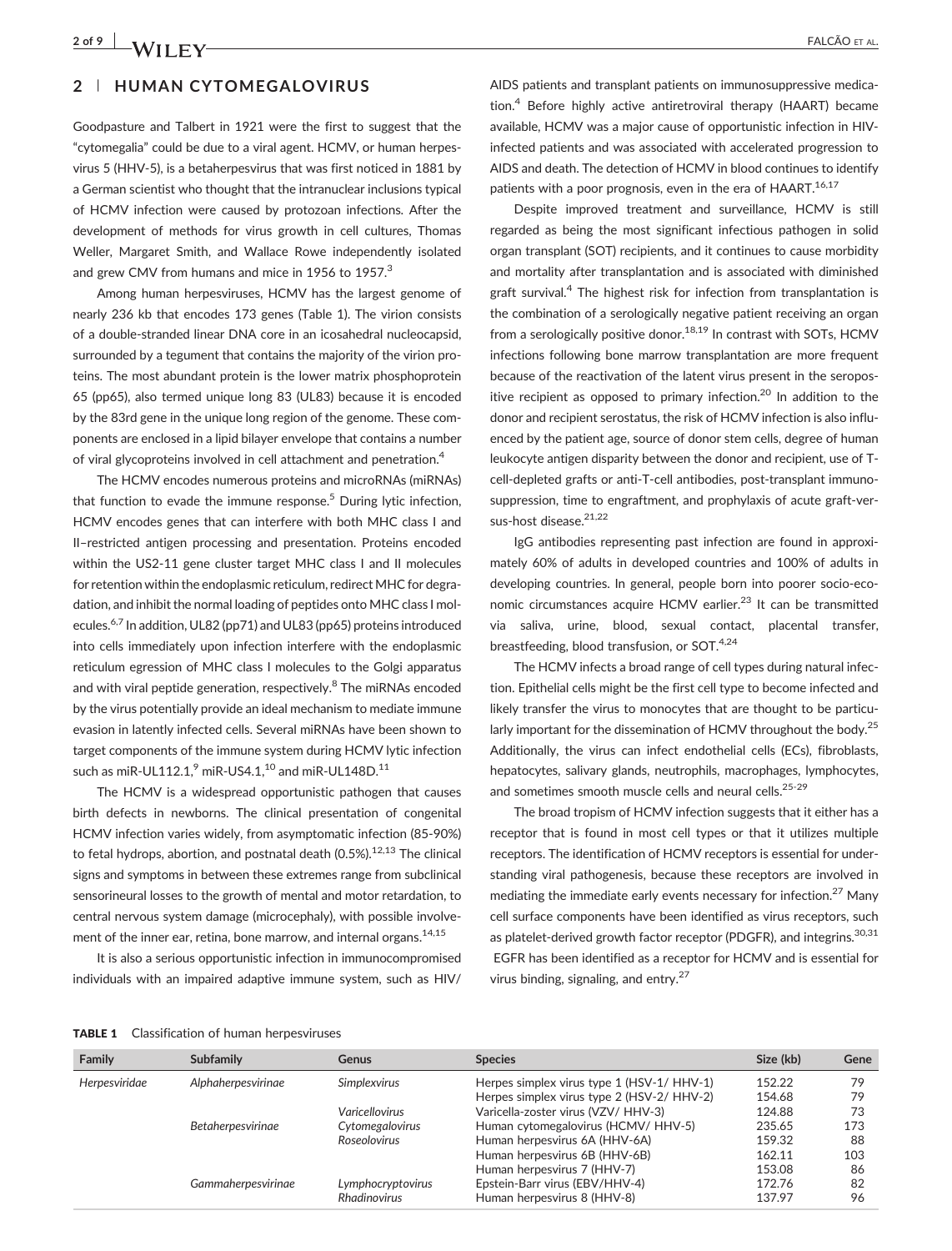# 3 | EPIDERMAL GROWTH FACTOR RECEPTOR

The EGFR is a cell membrane growth factor receptor characterized by tyrosine kinase activity that plays a crucial role in the control of key cellular transduction pathways. $32$  It is widely distributed in epithelial, mesenchymal, and neuronal tissue and plays an important role in tissue homeostasis and the differentiation and morphogenesis of many organs.33

The EGFR belongs to a family of 4 closely related receptor tyrosine kinases: EGFR (ErbB1/HER‐1), ErbB2 (HER‐2/Neu), ErbB3 (HER‐ 3), and ErbB4 (HER‐4). Each receptor consists of a ligand‐binding extracellular domain, a transmembrane domain, and an intracellular tyrosine kinase domain.<sup>34</sup> The activating ligands can be divided into 3 groups: epidermal growth factor (EGF), amphiregulin (AREG), and transforming growth factor‐α (TGF‐α) that bind specifically to EGFR; betacellulin, heparin‐binding EGF (HB‐EGF), and epiregulin that exhibit dual specificity for EGFR and ErbB4; and neuregulins that bind to ErbB3 and ErbB4 or only ErbB4.34

Ligand binding induces receptor homo‐ or heterodimerization, which is essential for the activation of tyrosine kinases and the phosphorylation of multiple tyrosine residues that serve as docking sites for several proteins containing Src homology 2 domains, leading to the activation of several intracellular signaling pathways that include the PI3K/Akt, JAK/STAT, NF‐κB, PLCγ/PKC, and Ras/MAPK/ERK pathways. All the intracellular signaling pathways activated through EGFR converge in the nucleus where cell cycle regulators (cyclin D1) and transcription factors (c‐Fos, c‐Jun, c‐Myc, STAT, NF‐kB, and zinc finger transcription factors) control the biological outcome of EGFR activation. As a result, a variety of biochemical changes take place within the cell, including protein synthesis, cytoskeleton changes, apoptosis inhibition, angiogenesis, and cell motility (Figure 1).<sup>35-37</sup>

The misregulation of these pathways is implicated in many cases of cancer, where the EGFR is often perpetually stimulated because of the sustained production of EGFR ligands in the tumor microenvironment or as a result of a mutation in EGFR itself that locks the receptor in a state of continual activation. $37$  Posttranslational modifications, epigenetic influences, and miRNA often lead to aberrant EGFR compartmentalization, aberrant EGFR trafficking, and increased EGFR signaling because of transactivation. These molecular events are commonly associated with tumor formation in patient samples, most likely because the resulting constitutive activation of the EGFR pathway leads to increased proliferation, increased invasiveness, increased motility, and decreased adhesion.<sup>38</sup>

Signaling through EGFR is frequently misregulated in solid tumors, leading to the abnormal activation of pro‐proliferative and antiapoptotic pathways, notably the PI3K/Akt, RAS/RAF/MEK/ERK, and the JAK/STAT pathways.<sup>39,40</sup> In non-small cell lung cancers, constitutively activating mutations within the EGFR kinase domain also decrease responsiveness to apoptotic agents and increase cell survival through the selective activation of the Akt and STAT signaling pathways.<sup>41</sup>

One of the most important aspects of EGFR is its potential as a target in anticancer therapy for EGFR-positive tumors.<sup>32,42</sup> The role of the EGFR network in the life cycle of viral infections, its availability for extracellular manipulation, and the detailed understanding of the underlying biochemistry have made the EGFR pathway an attractive target for antiviral therapy.<sup>2</sup>

## 4 | EGFR AS A RECEPTOR FOR HCMV

Several glycoprotein complexes in the envelope of HCMV particles have been described to contribute to the entry of HCMV into target



FIGURE 1 Signal transduction pathway mediated by EGFR. Ligand binding induces receptor homo- or heterodimerization that is essential for the activation of Tyr kinases and the phosphorylation of multiple Tyr residues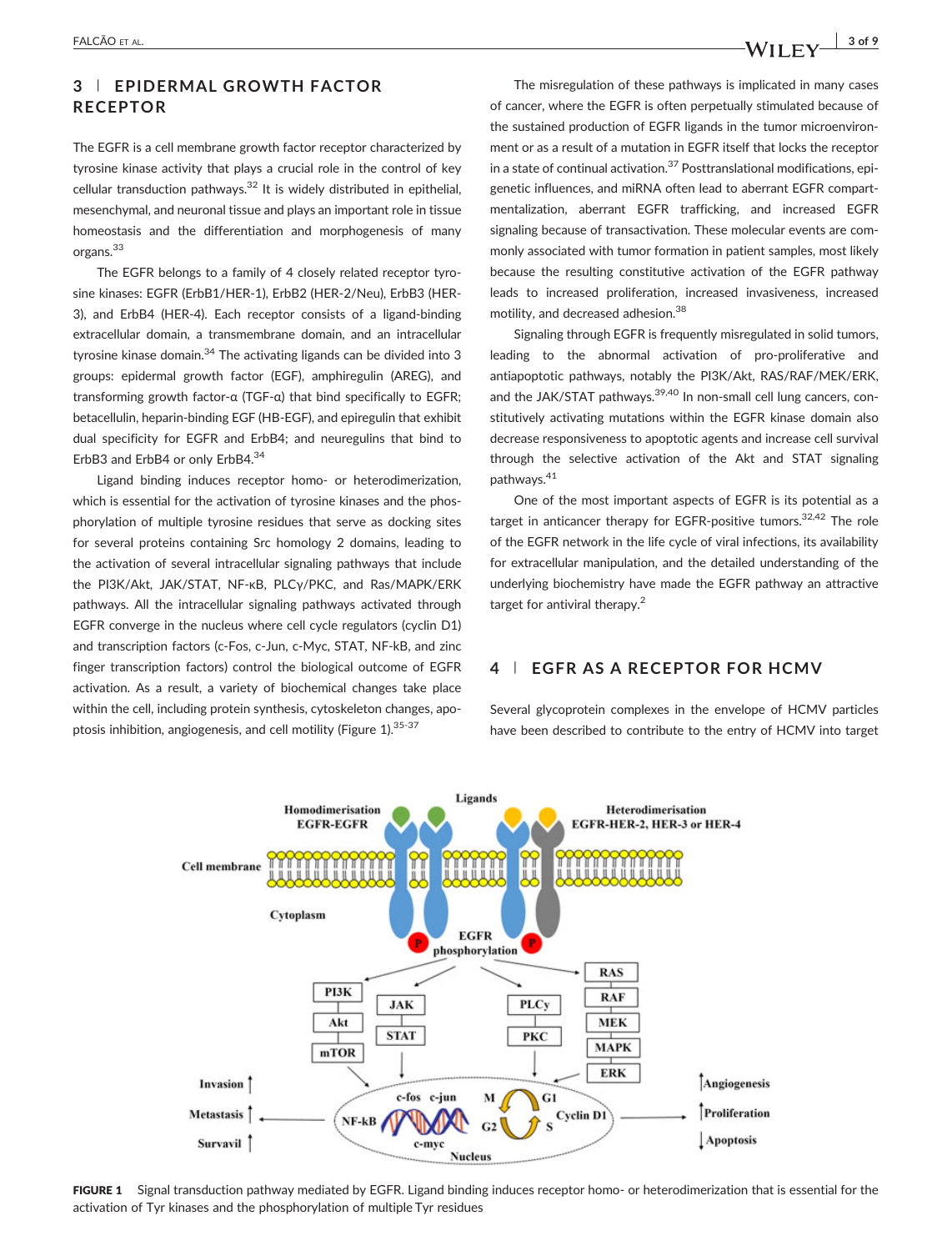cells. On the cellular side, numerous proteins have been controversially proposed as entry receptors for HCMV, such as EGFR,<sup>27</sup> PDGFR-α,<sup>43</sup> and integrins.<sup>44</sup>

The patterns of EGFR downregulation and phosphorylation during HCMV infection are similar to those observed in human embryonic lung cells treated with EGF. When cells were treated with an EGFR neutralizing antibody or with AG1478 (an EGFR tyrosine kinase inhibitor), the viral yield decreased by 97% and 95%, respectively, suggesting that HCMV interacts with EGFR. In addition, the principal HCMV envelope protein glycoprotein B (gB) was shown to be responsible for binding to EGFR to initiate viral entry and signaling.<sup>27</sup>

Wang et al<sup>30</sup> demonstrated that both EGFR and integrin  $\alpha v\beta$ 3 are required for HCMV infection. The virus simultaneously and independently binds to EGFR (via gB) and αvβ3 (via gH) and induces both EGFR‐dependent PI3K and αvβ3‐dependent Src signaling. The disruption of the EGFR‐αvβ3 interaction and specific inhibition of the coordination between PI3K and Src inhibit viral entry. Furthermore, coordination between PI3K and Src is needed for HCMV‐induced RhoA (GTP‐RhoA) downregulation that is required for the disruption of actin stress fibers and viral nuclear translocation (Figure 2).

According to Feire et al,<sup>44</sup> α2β1, α6β1, and ανβ3 integrin heterodimers are critical determinants of HCMV entry and infection, and the gB of HCMV contains a sequence very similar to the integrin‐binding disintegrin‐like domain that can mediate viral entry. The interaction between the gB disintegrin‐like domain and the β1 integrin ectodomain has significant consequences for the viral life cycle, where a soluble version of the gB disintegrin module was shown to efficiently block HCMV infection at a post‐attachment step during entry into multiple in vivo cell targets.43

Wang et al<sup>30</sup> proposed that gH could function as a ligand for  $\alpha \nu \beta 3$ integrin. However, the precise molecular mechanisms involved in αvβ3 engagement by gH is unknown because this glycoprotein lacks any

previously identified integrin recognition motif. The data presented by Feire et al<sup>43,44</sup> combined with the report that  $\alpha$  v $\beta$ 3 integrin interacts with gH<sup>30</sup> suggest that HCMV interacts with both β1 and β3 integrin heterodimers during the entry pathway to mediate HCMV entry to permissive human fibroblasts.

Additional to gB, Soroceanu et al<sup>45</sup> demonstrated that HCMV gB directly interacts with PDGFR‐α resulting in receptor tyrosine phosphorylation, indicating that PDGFR‐α is a more critical receptor required for HCMV entry than EGFR. Wu et al<sup>46</sup> reported that the HCMV glycoprotein complex gH/gL/gO binds to PDGFR‐α on the surface of fibroblasts and that gH/gL/gO either directly or indirectly recruits gB to this complex. Additionally, PDGFR‐α functions as an entry receptor for HCMV expressing gH/gL/gO, but not for HCMV mutants lacking the gH/gL/gO complex.

The EGFR and PDGFR have been shown to perform a similar function and trigger the PI3K/Akt pathway upon virus entry. The relative contribution of signaling and virus‐host cell attachment for each of these growth factor receptors remains to be further characterized. Vanarsdall et al<sup>47</sup> investigated whether PDGFR-α and EGFR could promote entry of the wild type HCMV strain TR. They found no evidence that EGFR could promote entry of HCMV strain TR. In a panel of PDGFRα‐specific antibodies, PDGF ligand and silencing of PDGFRα did not inhibit HCMV entry, suggesting that PDGFRα is not normally required for virus entry. Instead, increased expression of PDGFRα alters cells, facilitating virus entry by an abnormal pathway that promotes a different pathway of endocytosis and pH‐independent fusion.

Stegmann et  $al<sup>48</sup>$  also investigated the mechanisms involved in EGFR and PDGFRα entry into fibroblasts and ECs. The authors showed that soluble derivatives of PDGFRα bind to HCMV virions only if they contain the gH/gL/gO trimer, thereby inhibiting entry into these cells types. In contrast, soluble EGFR did not inhibit infection in either cell type, arguing against a role for EGFR as a binding receptor



FIGURE 2 EGFR-mediated signaling facilitates HCMV entry. gB and gH of HCMV binds to EGFR and ανβ3 integrins, respectively, and the induced EGFR‐dependent PI3K and αvβ3‐dependent Src signaling leads to RhoA downregulation, disruption of actin stress fibers, and viral nuclear translocation. Other receptors have also been identified: PDGFRα and αβ1 integrin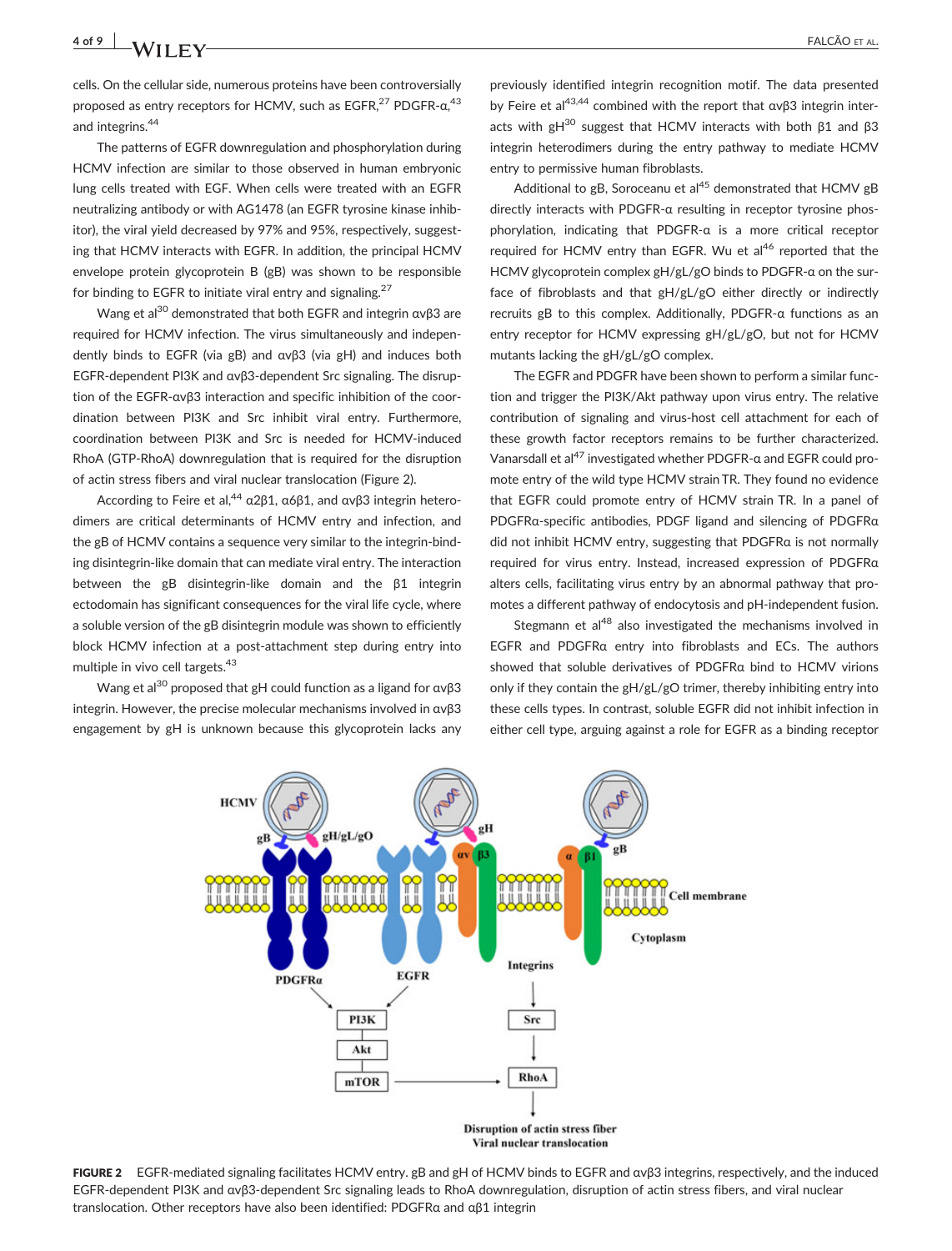on the cell surface, although a more indirect contribution of this molecule during HCMV entry cannot be ruled out.

According to Isaacson et al,<sup>49</sup> EGFR does not play a significant role in HCMV entry or signaling, because high levels of EGFR expression by a human breast cancer cell line failed to enhance HCMV infection compared with an EGFR‐negative cell line, indicating that EGFR alone is not able to mediate HCMV entry. EGFR phosphorylation was undetectable in fibroblasts upon stimulation with HCMV, even at high multiplicities of infection, indicating that EGFR kinase is not stimulated by HCMV.

Cobbs et al<sup>50</sup> also demonstrated that EGFR is not required for the cellular expression of HCMV‐essential genes or for virus‐induced signaling. The stimulation of glioma and fibroblast cell lines overexpressing EGFR with HCMV or soluble gB did not induce tyrosine phosphorylation of the receptor as did the genuine ligand, EGF. HCMV caused phosphorylation of an approximately 180‐kDa protein that is distinct from EGFR and could be coimmunoprecipitated with the p85 regulatory subunit of PI3K.

## 5 | PATHOGENESIS

The HCMV is an important cause of congenital viral infection. LaMarca et al $51$  examined the regulation of EGFR by HCMV in a first trimester extravillous cytotrophoblast cell line. Both HCMV and EGF activated EGFR by inducing tyrosine phosphorylation and promigration signaling events. However, HCMV inhibits migration/invasion, while EGF stimulates these processes, which represents a paradox. In support of this, HCMV was found to induce the phosphorylation of EGFR at tyrosine residue 1068 only, while tyrosine residues 845, 992, and 1068 were activated in response to EGF. HCMV infection preferentially induces EGFR homodimers or EGFR‐ErbB3 heterodimers. In contrast, EGF treatment traditionally induces EGFR homodimers and EGFR‐ErbB2 heterodimers, rather than the activation of ErbB3.<sup>27</sup> The induction of EGFR‐ErbB3 heterodimers by HCMV gB presents an interesting and feasible explanation for some of the differential effects of HCMV and EGF.<sup>51</sup>

A positive expression of pp65 was found in patients with atherosclerosis, suggesting that local HCMV infection might be associated with the pathogenesis of this disease.<sup>52</sup> This inflammatory artery disease that is characterized by alterations in the levels of lipids and other metabolites is the most important cause of cardiovascular diseases (CVDs). A recent meta‐analysis showed that HCMV infection was also an important risk factor for atherosclerosis.<sup>53</sup> ECs, leukocytes, and intimal smooth muscle cells are the major players in the development of this disease.<sup>54</sup> As such, HCMV is also a candidate in the etiology of CVDs. The virus produces a proangiogenic response required for hematogenous dissemination after primary infection, the seeding of the virus in peripheral organs, and the establishment of viral persistence. The cells associated with CVDs are primary in vivo cellular targets for HCMV, altering EC functions such as proliferation, migration, and morphogenesis.<sup>55</sup>

Vascular endothelial growth factor receptors and hepatocyte growth factor receptors are key cellular receptors that trigger angiogenesis through the activation of the PI3K and MAPK pathways.

However, there is no evidence of viral binding to these receptors in HCMV‐mediated angiogenesis. EGFR is required for the HCMV‐ induced angiogenic response, whereas the Src family of tyrosine kinases is only partially required. $52,53$  Furthermore, EGFR-mediated and integrin-mediated signaling (via Src) is rapidly activated in ECs after infection, suggesting that the engagement of such signaling after viral binding is intimately associated with functional changes in ECs.<sup>55</sup>

Monocytes are other primary in vivo targets for HCMV and are believed to be responsible for the hematogenous dissemination of HCMV to multiple organ systems. On the surface of these cells, EGFR is rapidly activated after infection with 1 of 2 HCMV strains (Towne/E or TB40/E), followed by the subsequent phosphorylation of downstream PI3K/Akt. Pretreatment of monocytes with AG1478 or a neutralizing EGFR antibody inhibits the internalization of the viral capsid, clustering of viral particles at the cell surface, and the viral entry decreases by 59% and 41%, respectively, indicating that EGFR mediates HCMV entry into monocytes. Furthermore, HCMV‐activated EGFR induces lamellipodium and tail formation (hallmarks of cell motility) in monocytes and also promotes transendothelial migration. These events are required for monocyte extravasation into peripheral tissues and viral spread.<sup>56</sup>

The EGFR and PI3K signaling is required for efficient HCMV entry into CD34+ cells, and EGFR kinase activity was also required for HCMV DNA to reach the nucleus, suggesting a role for continued signaling in viral trafficking following entry. In addition, inhibition of EGFR signaling after viral entry and nuclear translocation leads to the increased expression of lytic IE1 and IE2 transcripts and decreased expression of the latency-associated UL138 transcript, indicating that EGFR signaling plays a role in the early steps of establishment of latency in CD34+ cells. HCMV‐induced EGFR signaling also curbs the expression of the cellular IL‐12 cytokine transcript, an important regulator of hematopoiesis. Thus, EGFR-dependent viral-induced regulation of this cellular factor may reflect a mechanism by which HCMV infection also shapes the differentiation outcome of infected bone marrow and blood cells to promote viral persistence.<sup>57</sup>

Recently, Buehler et al<sup>58</sup> demonstrated that HCMV coordinates the expression of 2 genes, UL135 and UL138, with opposing roles in regulating states of latency and replication. UL135 promotes virus replication and reactivation from latency, in part, by overcoming the suppressive effects of UL138. Curiously, pUL135 and pUL138 regulate the viral cycle by targeting EGFR. While pUL138 potentiates EGFR signaling by enhancing cell surface levels and activity, pUL135 diminishes EGFR signaling by promoting its turnover or impedes the recycling of EGFR back to the cell surface. This opposing dual targeting of EGFR suggests that modulation of trafficking and signaling underlies, at least in part, the transition of the virus into and out of latency. Heightened EGFR levels at the cell surface may contribute to the establishment of latency by modulating cell survival, differentiation, or innate signaling. These data suggest that HCMV insulates active EGFR in the cell and that pUL135 and pUL138 function to fine-tune EGFR levels at the cell surface to allow the infected cell to respond to extracellular cues.

Some activities downstream of EGFR are required for replication and reactivation. It is possible that HCMV suppresses EGFR for reactivation while selectively maintaining the activity of specific downstream pathways. Within productively infected cells, EGFR is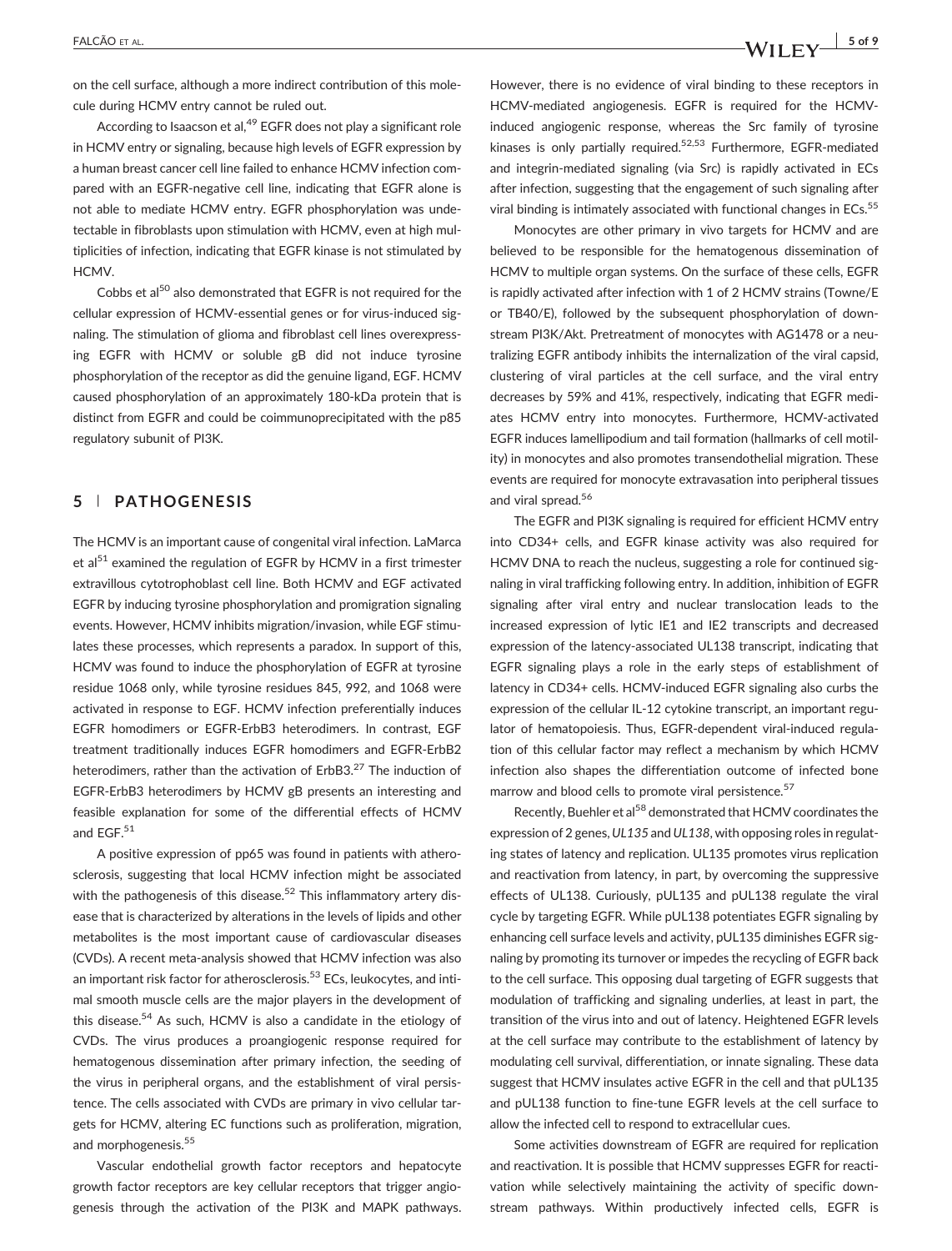6 of 9 | **IA/II ETV** FALCÃO ET AL.

associated with endocytic vesicles localized to the viral assembly compartment that may also function as a viral signaling compartment in addition to roles in virus maturation. This compartment may allow HCMV to insulate host signaling from extracellular up- or downregulation, or be a means by which the virus senses and responds to host cues. However, more work is required to understand how HCMV regulates the specific activities of EGFR and its downstream pathways and how this regulation influences latency and reactivation. Furthermore, pUL138‐mediated stimulation of surface expression in latently infected cells raises the possibility that the viral regulation of EGFR contributes to the oncomodulatory properties of HCMV. Natural oscillations between states of latency and subclinical reactivation in the host might result in heightened or sustained EGFR expression.<sup>58</sup>

A time‐course analysis of HCMV‐infected human foreskin fibroblasts showed that EGFR mRNA was downregulated as early as 24 hours postinfection, and this downregulation was sustained until 48 hours postinfection. The ability of HCMV to decrease EGFR expression results, at least in part, from the virus-mediated induction of a known transcriptional repressor of EGFR expression, Wilms' tumor 1 (WT1), a pleiotropic regulator of mitogenesis, apoptosis, and differentiation. HCMV infection results in the profound upregulation of WT1 and increased binding of WT1 to the EGFR promoter. When WT1 is inhibited in human foreskin fibroblast-infected cells, EGFR downregulation is abolished. These HCMV effects on WT1 may not be limited to the regulation of cellular EGFR but might be reflected in multiple downstream cellular processes and perhaps viral WT1 targets.<sup>59</sup>

According to Fairley et al,<sup>60</sup> HCMV infection prevents external signaling by disrupting the function of EGFR. The virus decreases the cell‐ surface expression of EGFR in primary lung fibroblast cells because of an overall reduction in the steady‐state levels of EGFR, and HCMV‐ infected cells showed no EGF‐mediated autophosphorylation. The treatment of cells with phosphonoformate that prevents viral DNA replication and hence late viral gene expression still resulted in receptor downregulation. Consequently, HCMV early gene products are likely to be responsible for this virus-mediated EGFR perturbation. It is possible that the downregulation of EGFR function by HCMV may be required in order for the virus to mediate cell cycle advance in resting cells and to prevent the cell from responding to host EGF signaling and may drive the cell into a state that conflicts with optimal virus production.

## 6 | POTENTIAL LINKS WITH CARCINOGENESIS

Viruses have long been described as etiologic factors in carcinogenesis, and the oncogenic potential of HCMV has been implicated in malignancies of the breast,  $61,62$  brain,  $63-66$  lung,  $67$  colon,  $68$  and prostate.<sup>69</sup> Cobbs et al<sup>70</sup> were the first to show that HCMV nucleic acids and proteins are present in a high percentage of low‐ and high‐grade malignant gliomas, the most common primary brain tumor in adults, and that the expression of early and delayed HCMV gene products occurs in these tumors. In glioblastoma cells, the HCMV IE72 protein directly interacts with the telomerase reverse transcriptase (TERT) promoter at SP1 binding sites to induce telomerase activity and telomere lengthening. Enhanced telomerase activity is necessary for tumor cells to divide indefinitely and is commonly induced by oncogenic viruses.71

HCMV, both active and latent, has a particular tropism for salivary glands, suggesting that it might play a role in the pathogenesis of mucoepidermoid carcinoma (MEC), a common malignant salivary gland neoplasm.<sup>72</sup> The cell-specific localization of HCMV was observed in 97% of human MECs of salivary glands. Protein markers for active HCMV (IE1 and pp65) were expressed in tumor cells, but not in non‐ tumor cells, and were positively correlated with the severity of malignancy. HCMV infection in human MEC cells is correlated and colocalized with a clear upregulation and activation of an established oncogenic signaling pathway involving cyclooxygenase 2 (COX‐2), AREG, EGFR, and extracellular signal-regulated kinase (ERK).<sup>73</sup>

Using mouse models, Melnick et al<sup>72</sup> established that mouse cytomegalovirus (MCMV)‐induced tumorigenesis in salivary glands displayed histological and molecular characteristics similar to those found with HCMV. Tumorigenesis was associated with the overexpression of activated EGFR and the significant concomitant upregulation of phosphorylated family members, ErbB2 and ErbB3, a relationship that has been observed in a variety of human malignancies. In addition, inhibition of the MEK‐mediated phosphorylation of ERK results in complete rescue of MCMV‐induced pathology, suggesting that the upregulation of ERK phosphorylation is necessary for initial MCMV‐induced salivary gland pathogenesis.

Although the precise mechanisms involved in HCMV‐related salivary gland tumorigenesis are unknown, a model of carcinogenesis has been proposed. First, HCMV directly initiates the malignant transformation of salivary gland progenitor cells, and the subsequent oncomodulation of these cells and/or HCMV promotes the oncomodulation of already precancerous salivary gland stem cells.<sup>73</sup> Melnick et al<sup>74</sup> demonstrated that MCMV infection of submandibular salivary glands upregulates host cell NF‐κB activation, which in turn upregulates the COX‐2/PGE2/EP4 pathway. PGE2/EP4 can induce AREG and thereby activate EGFR signaling. Later, the authors demonstrated that MCMV‐induced COX‐2 overexpression was coincident with the overexpression of AREG, activated EGFR, and ERK1/2 (Figure 3). $72$  EGFR and AREG have been shown to be cooverexpressed in breast cancer, and the AREG/EGFR autocrine loop is required for human breast cancer cell proliferation, motility, and invasion.<sup>75</sup> Willmarth et al<sup>76</sup> proposed that AREG alters EGFR internalization and degradation in a way that favors accumulation of EGFR at the cell surface and ultimately leads to changes in EGFR signaling.

Mouse submandibular salivary gland tumors exhibit an acquired resistance to EGFR/ERK pathway kinase inhibitors. MCMV‐dependent kinase inhibitor resistance was associated with ectopic overexpression of fibronectin and IL‐6 in abnormal stromal cells. The IL‐6/IL‐6 receptor and fibronectin/integrin binding initiate multifunctional signaling (PI3K/Akt and MEK/ERK), thereby mediating cell growth, differentiation, and survival in the development and progression of tumorigenesis. It would appear that in abnormal stromal cells, MCMV‐dependent fibronectin and IL‐6 overexpression increases the activation of the targeted kinase ERK and likely induces alternative signaling pathways such as PI3K/Akt. Thus, in the presence of active MCMV, even the highest nontoxic dose of MEK/ERK inhibitor is unable to preclude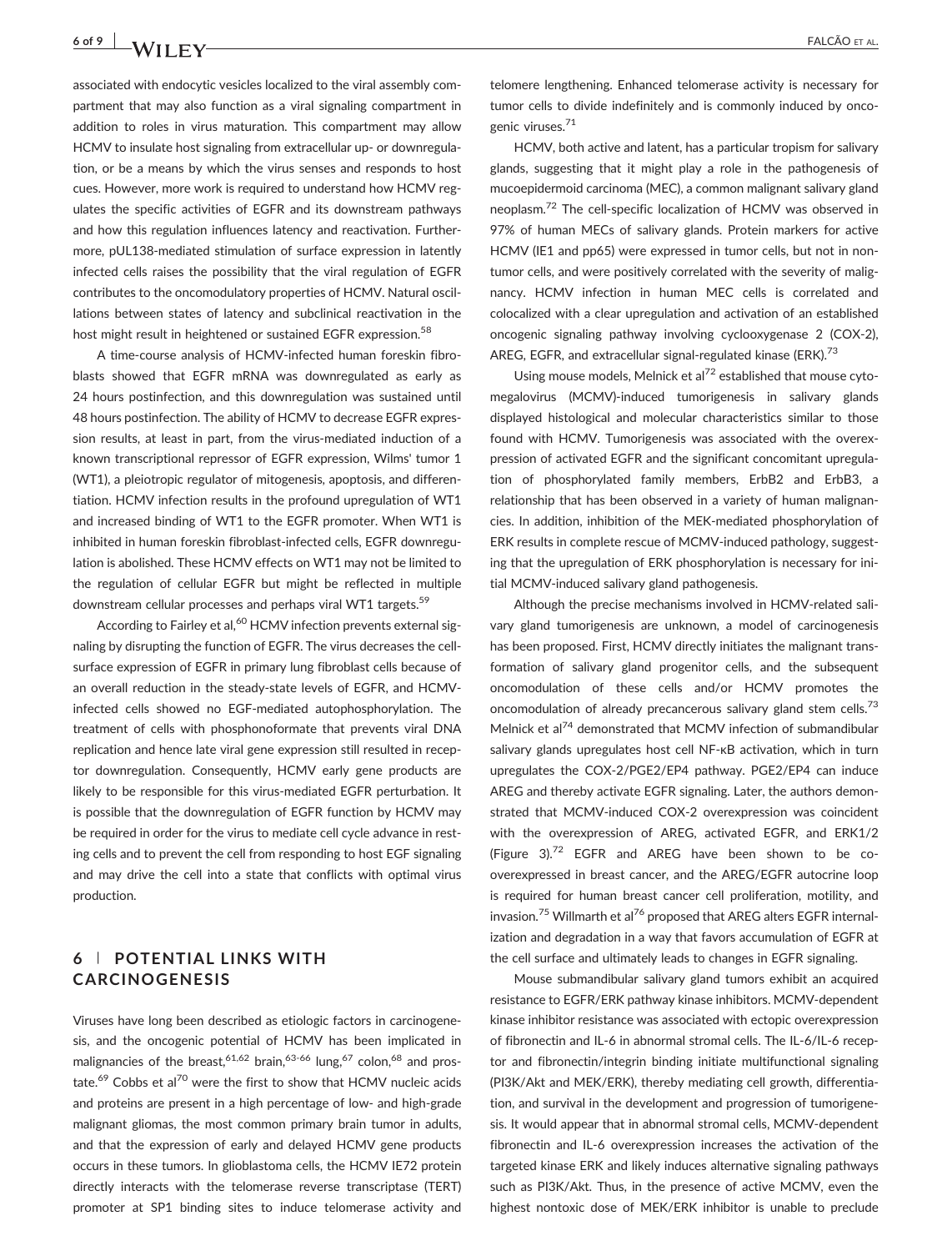![](_page_6_Figure_2.jpeg)

FIGURE 3 Oncogenic signaling pathway. Model of pathogenesis for HCMV-induced tumors of salivary glands

progressive tumorigenesis, nor is the highest dose of EGFR inhibitor or combination of inhibitors.77

Uncontrolled stimulation of the ERK pathway leads to cellular transformation and oncogenesis.<sup>78</sup> Rodems and Spector<sup>79</sup> found that HCMV infection resulted in the maintenance of previously activated ERK1/2 by a mechanism that appears to involve the inhibition of cellular phosphatase activity. ERK phosphorylation and activity were sustained for at least 8 hours after infection, and inhibition of the ERK pathway with a MEK inhibitor resulted in decreased expression from the UL112-113 promoter. This indicates that the ERK pathway is involved in regulating HCMV early gene expression and that specific virus‐host cell interactions alter the regulation of the pathway to benefit viral replication. It would be advantageous for the virus to maintain the activity of specific regulatory kinases, such as ERK1/2, to ensure that the viral and cellular transcription factors involved in stimulating early viral genes remain in their active form. As such, keeping the ERKs active during infection may lead to higher levels of cellular transcription factors, resulting in enhanced activation of both viral and cellular promoters.

Several viruses constitutively regulate EGFR signaling by expressing viral proteins that transcriptionally regulate EGFR gene expression, or act as active components of EGFR signaling, or interfere with the EGFR degradation pathway. All of these chronic stimulations of EGFR signaling or expression may be involved in the development of cancer or viral pathogenesis. Therefore, EGFR phosphorylation and downstream signaling are highly relevant targets for drug therapy.<sup>2</sup>

#### 7 | PERSPECTIVES

Increasing evidence has shown that many viruses, including HCMV, can interact with and modulate EGFR activity. However, some studies

have shown that EGFR does not mediate HCMV entry or signaling and that PDGFR, as opposed to EGFR, is required for viral entry. These conflicting results remain unresolved. Upon infection, EGFR phosphorylation occurs, and downstream signaling proteins are activated with efficiencies and kinetic properties resembling those of EGFR's natural ligand, EGF. HCMV also downregulates EGFR expression to isolate infected cells from host-specific signals, forcing cells to respond solely to viral signals, thereby optimizing the cellular environment for productive infection. Heightened EGFR levels at the cell surface may contribute to the establishment of HCMV latency by modulating cell survival, differentiation, or innate signaling. Furthermore, the chronic stimulation of EGFR signaling or expression might be involved in the development of cancer. Thus, the central role of the EGFR network in the life cycle of viral infections suggests that it is a relevant target for antiviral therapy. Therefore, the identification of EGFR as an HCMV receptor may assist in the development of agents that target viral entry.

#### CONFLICT OF INTEREST

The authors have no competing interest.

#### REFERENCES

- 1. Grove J, Marsh M. The cell biology of receptor-mediated virus entry. J Cell Biol. 2011;195:1071‐1082.
- 2. Zheng K, Kitazato K, Wang Y. Viruses exploit the function of epidermal growth factor receptor. Rev Med Virol. 2014;24:274‐286.
- 3. Ho M. The history of cytomegalovirus and its diseases. Med Microbiol Immunol. 2008;197:65‐73.
- 4. Crough T, Khanna R. Immunobiology of human cytomegalovirus: from bench to bedside. Clin Microbiol Ver. 2009;22:76‐98.
- 5. Jackson SE, Redeker A, Arens R, et al. CMV immune evasion and manipulation of the immune system with aging. Geroscience. 2017;39: 273‐291.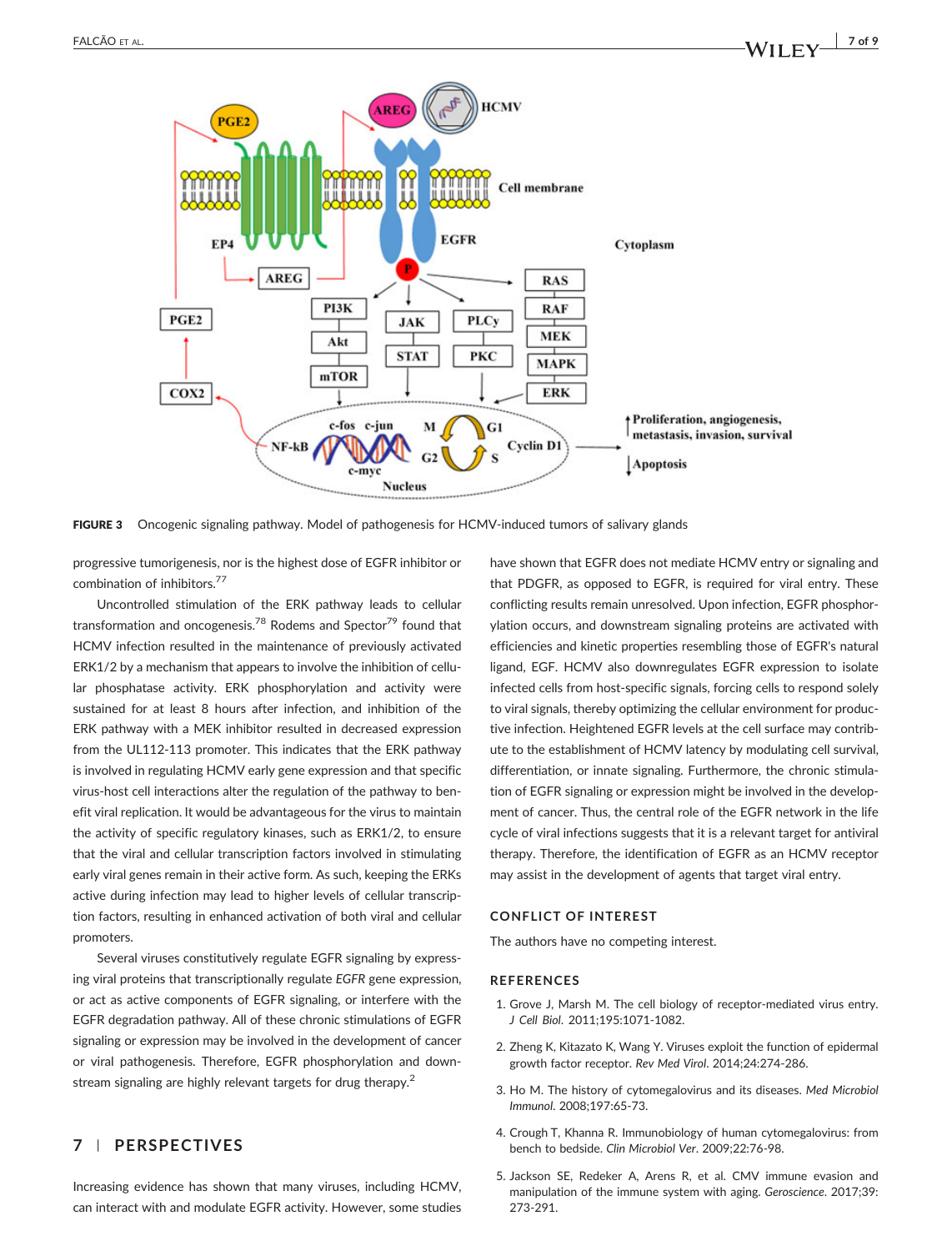# 8 of 9 **TALCAO** ET AL. THE STATE STATES AND RESERVE TO A LABOR TO A LABOR TO A LABOR TO ALL STATES AND RESERVE TO A LABOR TO ALL STATES AND RESERVE TO A LABOR TO ALL STATES AND RESERVE TO A LABOR TO ALL STATES AND RESERVE

- 6. Pande NT, Powers C, Ahn K, Früh K. Rhesus cytomegalovirus contains functional homologues of US2, US3, US6, and US11. J Virol. 2005; 79:5786‐5798.
- 7. Lemmermann NA, Fink A, Podlech J, et al. Murine cytomegalovirus immune evasion proteins operative in the MHC class I pathway of antigen processing and presentation: state of knowledge, revisions, and questions. Med Microbiol Immunol. 2012;201:497‐512.
- 8. Noriega V, Redmann V, Gardner T, Tortorella D. Diverse immune evasion strategies by human cytomegalovirus. Immunol Res. 2012;54:140‐151.
- 9. Stern‐Ginossar N, Elefant N, Zimmermann A, et al. Host immune system gene targeting by a viral miRNA. Science. 2007;317:376‐381.
- 10. Kim S, Lee S, Shin J, et al. Human cytomegalovirus microRNA miR‐US4‐ 1 inhibits CD8(+) T cell responses by targeting the aminopeptidase ERAP1. Nat Immunol. 2011;12:984‐991.
- 11. Kim Y, Lee S, Kim S, Kim D, Ahn JH, Ahn K. Human cytomegalovirus clinical strain‐specific microRNA miRUL148D targets the human chemokine RANTES during infection. PLoS Pathog. 2012;8: e1002577
- 12. Dollard SC, Grosse SD, Ross DS. New estimates of the prevalence of neurological and sensory sequelae and mortality associated with congenital cytomegalovirus infection. Rev Med Virol. 2007;17:355‐363.
- 13. Manicklal S, Emery VC, Lazzarotto T, Boppana SB, Gupta RK. The "silent" global burden of congenital cytomegalovirus. Clin Microbiol Rev. 2013;26:86‐102.
- 14. Jones CA. Congenital cytomegalovirus infection. Curr Probl Pediatr Adolesc Health Care. 2003;33:70‐93.
- 15. Buxmann H, Hamprecht K, Meyer‐Wittkopf M, Friese K. Primary human cytomegalovirus (HCMV) infection in pregnancy. Dtsch Arztebl Int. 2017;114:45‐52.
- 16. Deayton JR, Prof Sabin CA, Johnson MA, Emery VC, Wilson P, Griffiths PD. Importance of cytomegalovirus viraemia in risk of disease progression and death in HIV-infected patients receiving highly active antiretroviral therapy. Lancet. 2004;363:2116‐2121.
- 17. Steininger C, Puchhammer‐Stockl E, Popow‐KrauppT. Cytomegalovirus disease in the era of highly active antiretroviral therapy (HAART). J Clin Virol. 2006;37:1‐9.
- 18. Limaye AP, Raghu G, Koelle DM, Ferrenberg J, Huang ML, Boeckh M. High incidence of ganciclovir-resistant cytomegalovirus infection among lung transplant recipients receiving preemptive therapy. J Infect Dis. 2002;185:20‐27.
- 19. Humar A, Michaels M. American Society of Transplantation recommendations for screening, monitoring and reporting of infectious complications in immunosuppression trials in recipients of organ transplantation. Am J Transplant. 2006;6:262‐274.
- 20. Castro‐Malaspina H, Harris RE, Gajewski J, et al. Unrelated donor marrow transplantation for myelodysplastic syndromes: outcome analysis in 510 transplants facilitated by the National Marrow Donor Program. Blood. 2002;99:1943‐1951.
- 21. Boeckh M, Nichols WG, Papanicolaou G, Rubin R, Wingard JR, Zaia J. Cytomegalovirus in hematopoietic stem cell transplant recipients: current status, known challenges, and future strategies. Biol Blood Marrow Transplant. 2003;9:543‐558.
- 22. Hebart H, Einsele H. Clinical aspects of CMV infection after stem cell transplantation. Hum Immunol. 2004;65:432‐436.
- 23. Griffiths P, Baraniak I, Reeves M. The pathogenesis of human cytomegalovirus. J Pathol. 2015;235:288‐297.
- 24. Taylor GH. Cytomegalovirus. Am Fam Physician. 2003;67:519‐524.
- 25. Li G, Kamil JP. Viral regulation of cell tropism in human cytomegalovirus. J Virol. 2015;90:626‐629.
- 26. Landolfo S, Gariglio M, Gribaudo G, Lembo D. The human cytomegalovirus. Pharmacol Ther. 2003;98:269‐297.
- 27. Wang X, Huong SM, Chiu ML, Raab‐Traub N, Huang ES. Epidermal growth factor receptor is a cellular receptor for human cytomegalovirus. Nature. 2003;424:456‐461.
- 28. Cappuyns I, Gugerli P, Mombelli A. Viruses in periodontal disease a review. Oral Dis. 2005;11:219‐229.
- 29. Crawford LB, Streblow DN, Hakki M, Nelson JA, Caposio P. Humanized mouse models of human cytomegalovirus infection. Curr Opin Virol. 2015;13:86‐92.
- 30. Wang X, Huang DY, Huong SM, Huang ES. Integrin αvβ3 is a coreceptor for human cytomegalovirus infection. Nat Med. 2005;11:515‐521.
- 31. Spear PG, Longnecker R. Herpesvirus entry: an update. J Virol. 2003; 77:10179‐10185.
- 32. Martinelli E, De Palma R, Orditura M, De Vita F, Ciardiello F. Anti‐ epidermal growth factor receptor monoclonal antibodies in cancer therapy. Clin Exp Immunol. 2009;158:1‐9.
- 33. Mendelsohn J, Baselga J. Epidermal growth factor receptor targeting in cancer. Semin Oncol. 2006;33:369‐385.
- 34. Casalini P, Iorio MV, Galmozzi E, Ménard S. Role of HER receptors family in development and differentiation. J Cell Physiol. 2004;200:343‐350.
- 35. Normanno N, Bianco C, Strizzi L, et al. The ErbB receptors and their ligands in cancer: an overview. Curr Drug Targets. 2005;6:243‐257.
- 36. Normanno N, De Luca A, Bianco C, et al. Epidermal growth factor receptor (EGFR) signaling in cancer. Gene. 2006;366:2‐16.
- 37. Sasaki T, Hiroki K, Yamashita Y. The role of epidermal growth factor receptor in cancer metastasis and microenvironment. Biomed Res Int. 2013;2013:546318
- 38. Lindsey S, Langhans SA. Epidermal growth factor signaling in transformed cells. Int Rev Cell Mol Biol. 2015;314:1‐41.
- 39. Holbro T, Hynes NE. ErbB receptors: directing key signaling networks throughout life. Annu Rev Pharmacol Toxicol. 2004;44:195‐217.
- 40. Al Moustafa AE, Achkhar A, Yasmeen A. EGF‐receptor signaling and epithelial‐mesenchymal transition in human carcinomas. Front Biosci (Schol Ed). 2012;4:671‐684.
- 41. Sordella R, Bell DW, Haber DA, Settleman J. Gefitinib‐sensitizing EGFR mutations in lung cancer activate anti‐apoptotic pathways. Science. 2004;305:1163‐1167.
- 42. Monteiro LS, Bento MJ, Palmeira C, Lopes C. Epidermal growth factor receptor immunoexpression evaluation in malignant salivary gland tumours. J Oral Pathol Med. 2009;38:508‐513.
- 43. Feire AL, Roy RM, Manley K, Compton T. The glycoprotein B disintegrin‐like domain binds beta 1 integrin to mediate cytomegalovirus entry. J Virol. 2010;84:10026‐10037.
- 44. Feire AL, Koss H, Compton T. Cellular integrins function as entry receptors for human cytomegalovirus via a highly conserved disintegrin‐like domain. Proc Natl Acad Sci U S A. 2004;101:15470‐15475.
- 45. Soroceanu L, Akhavan A, Cobbs CS. Platelet-derived growth factoralpha receptor activation is required for human cytomegalovirus infection. Nature. 2008;455:391‐395.
- 46. Wu Y, Prager A, Boos S, et al. Human cytomegalovirus glycoprotein complex gH/gL/gO uses PDGFR‐α as a key for entry. PLoS Pathog. 2017;13: e1006281
- 47. Vanarsdall AL, Wisner TW, Lei H, Kazlauskas A, Johnson DC. PDGF receptor‐α does not promote HCMV entry into epithelial and endothelial cells but increased quantities stimulate entry by an abnormal pathway. PLoS Pathog. 2012;8: e1002905
- 48. Stegmann C, Hochdorfer D, Lieber D, et al. A derivative of plateletderived growth factor receptor alpha binds to the trimer of human cytomegalovirus and inhibits entry into fibroblasts and endothelial cells. PLoS Pathog. 2017;13: e1006273
- 49. Isaacson MK, Feire AL, Compton T. Epidermal growth factor receptor is not required for human cytomegalovirus entry or signaling. J Virol. 2007;81:6241‐6247.
- 50. Cobbs CS, Soroceanu L, Denham S, et al. Human cytomegalovirus induces cellular tyrosine kinase signaling and promotes glioma cell invasiveness. J Neurooncol. 2007;85:271‐280.